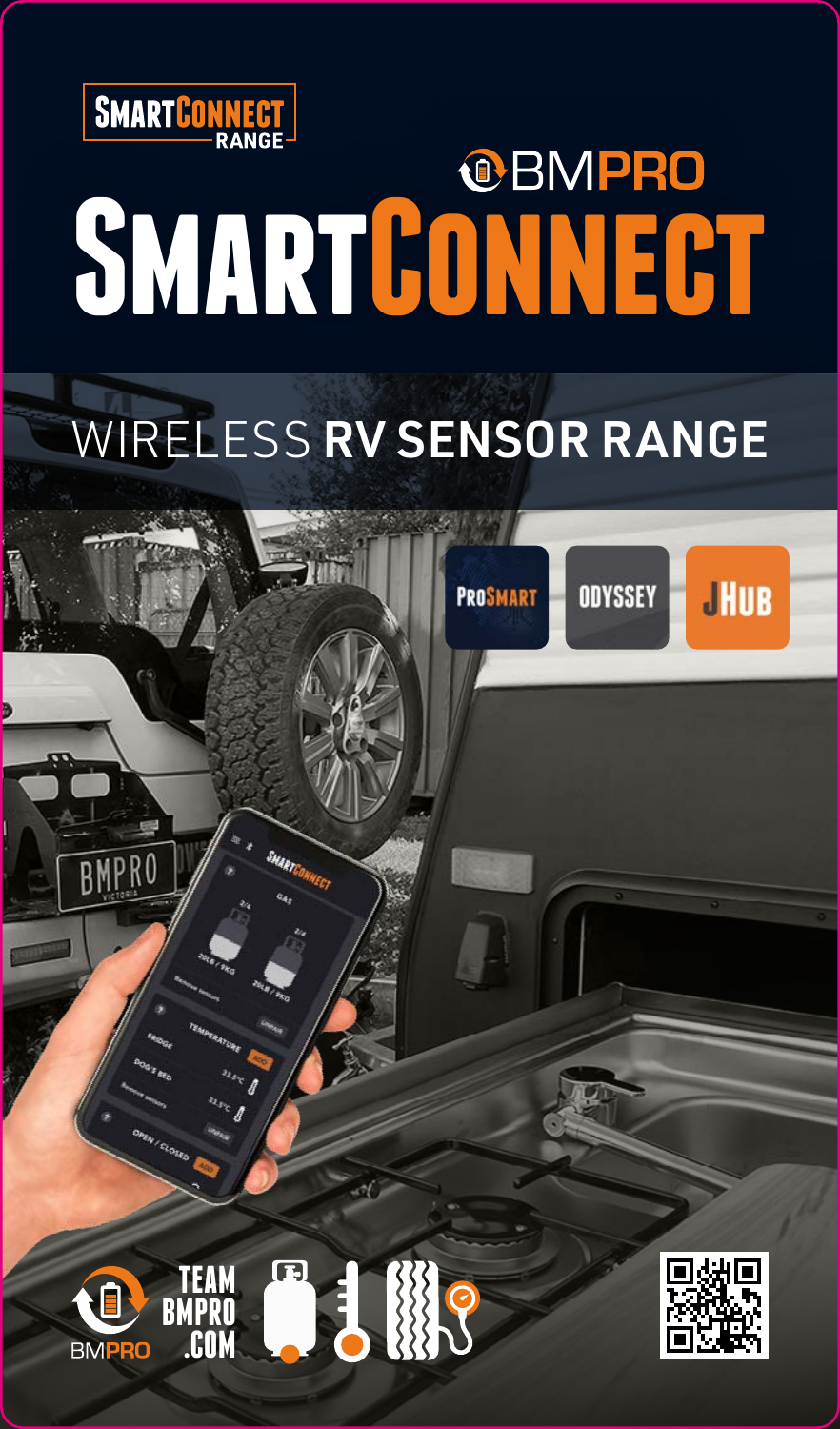# **SMARTPRESSURE WOUR TPMS**

- 1. Open the app\* and navigate to the SmartPressure screen.
- 2. Follow the instructions to pair your SmartPressure sensor.
- 3. On the tyre, screw on the anti-theft nut. (Fig 1)
- 4. Tighten the sensor. (Fig 2)
- 5. Screw the nut anti-clockwise to lock the sensor. (Fig 3)
- 6. Tighten the anti-theft nut. (Fig 4)
- 7. The sensor is now paired to the app and will show the current pressure of your tyre.





Fig 1 Fig 2 Fig 3 Fig 4







# **POWERING YOUR**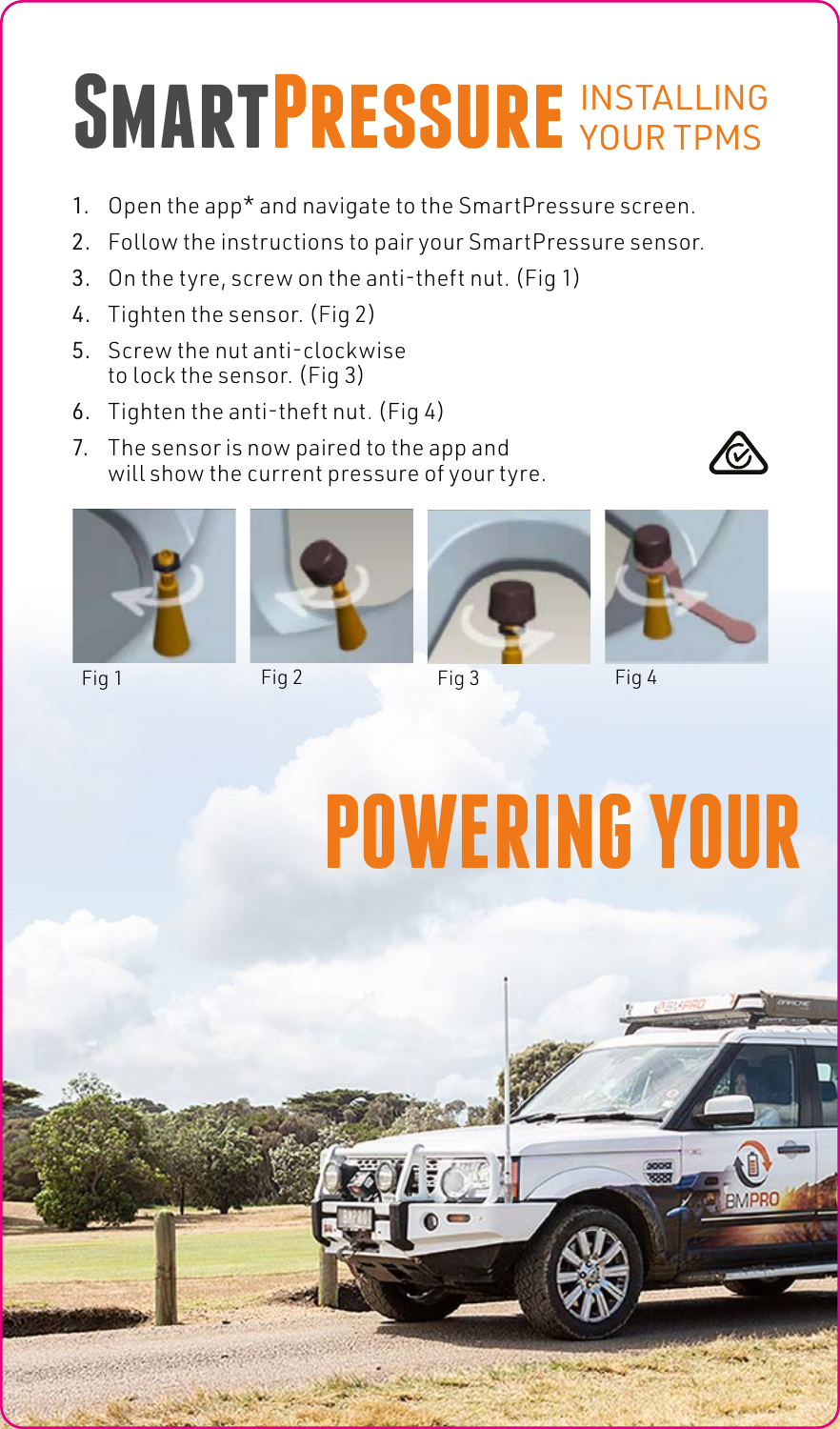# **SMARTTEMP** INSTALLING YOUR

- 1. Turn on the SmartTemp sensor by pressing and hold the sensor power button until the light turns green. (Fig 1)
- 2. Open the app\* and navigate to the SmartTemp screen.
- 3. Follow the instructions in the app to pair your SmartTemp sensor.



A compatible BMPRO app must be installed in your RV \*or on your smartphone.

SmartPressure & SmartTemp are compatible with devices that have Bluetooth 4.0+ Low Energy (BLE).

SmartPressure & SmartTemp require the BMPRO JHub, Odyssey or ProSmart System.

Ш



# **ADVENTURES**